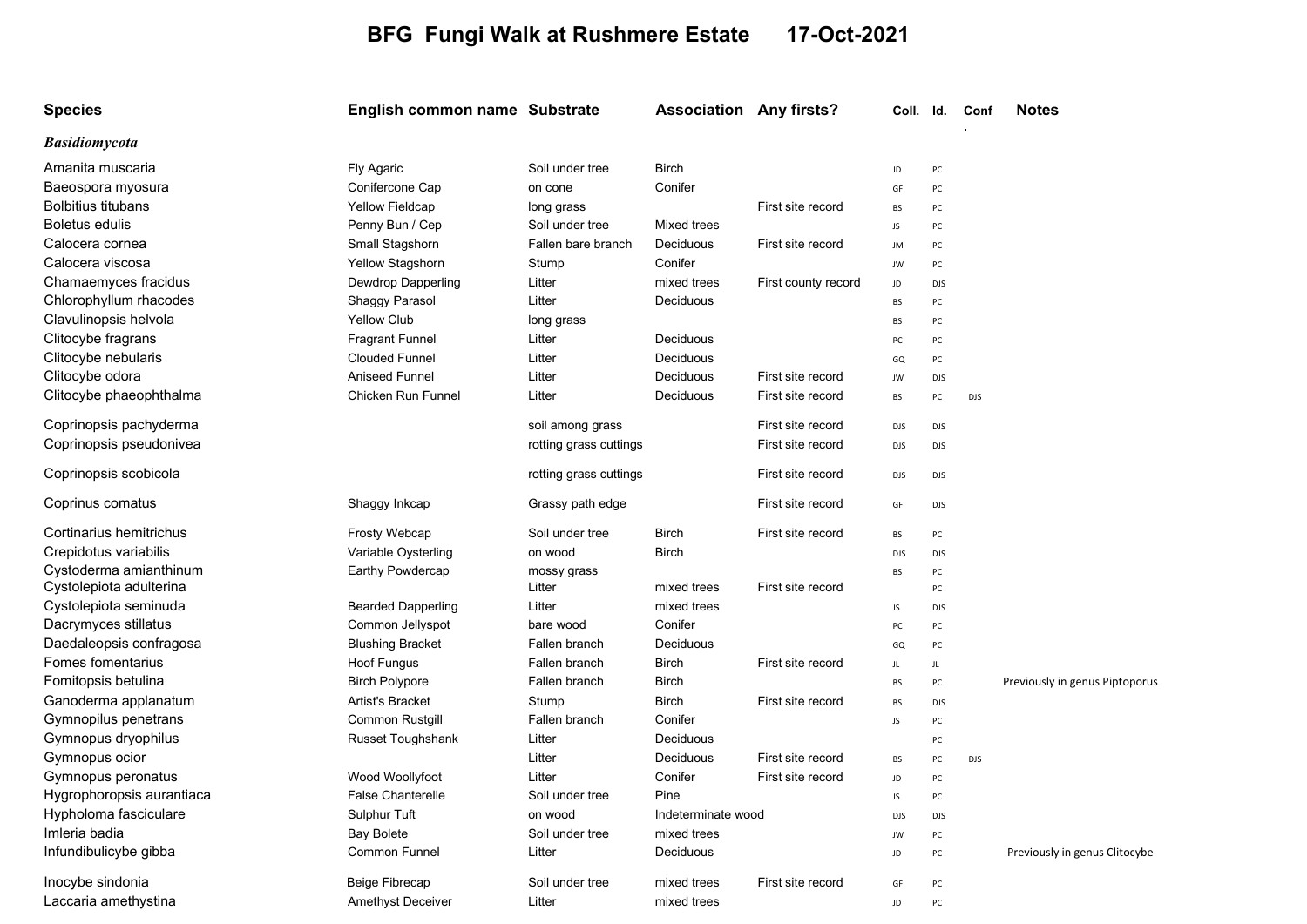| Laccaria laccata             | Deceiver                       | Litter                   | Deciduous               |                   | JW         | PC         |            |
|------------------------------|--------------------------------|--------------------------|-------------------------|-------------------|------------|------------|------------|
| Lactarius deliciosus         | Saffron Milkcap                | Soil under tree          | Pine                    |                   | GQ         | PC         |            |
| Lactarius quietus            | Oakbug Milkcap                 | Soil under tree          | Oak                     |                   | BS         | PC         |            |
| Lactarius tabidus            | <b>Birch Milkcap</b>           | Soil under tree          | Birch                   |                   | GF         | PC         | <b>DJS</b> |
| Lepiota castanea             | <b>Chestnut Dapperling</b>     | Litter                   | Deciduous               | First site record | BW         | PC         |            |
| Lepiota cristata             | <b>Stinking Dapperling</b>     | Litter                   | Mixed trees             |                   | <b>BW</b>  | PC         |            |
| Lepiota oreadiformis         |                                | Soil / litter under tree | mixed trees             | First site record | JS         | PC         |            |
|                              |                                |                          |                         |                   |            |            |            |
| Lepista flaccida             | <b>Tawny Funnel</b>            | Litter                   | mixed trees             |                   | PC         | PC         |            |
| Lepista sordida              | Sordid Blewit                  | Litter                   | mixed trees             | First site record | JD         | PC         | <b>DJS</b> |
| Lycoperdon pyriforme         | <b>Stump Puffball</b>          | on wood                  | Indeterminate wood      |                   | BW         | PC         |            |
| Macrolepiota procera         | Parasol                        | long grass               |                         |                   | BS         | PC         |            |
| Melanoleuca brevipes         | <b>Stunted Cavalier</b>        | grassy soil              | JW <sub>5</sub>         | First site record | <b>DJS</b> | PC         |            |
| Melanoleuca polioleuca       | <b>Common Cavalier</b>         | Litter                   | Mixed trees             | First site record | BS         | PC         |            |
| Melanophyllum haematospermum | <b>Redspored Dapperling</b>    | Litter                   | Mixed trees             |                   | BW         | PC         |            |
| Meripilus giganteus          | <b>Giant Polypore</b>          | around stump             | Deciduous               |                   | PC         | <b>DJS</b> |            |
| Mycena acicula               | Orange Bonnet                  | Fallen branch            | Deciduous               | First site record | JS         | PC         |            |
| Mycena aetites               | Drab Bonnet                    | long grass               |                         | First site record | BW         | PC         |            |
| Mycena amicta                | <b>Coldfoot Bonnet</b>         | on twig                  | Indeterminate wood      |                   | BW         | PC         | <b>DJS</b> |
|                              |                                |                          |                         |                   |            |            |            |
| Mycena arcangeliana          | Angel's Bonnet                 | Fallen branch            | Deciduous               | First site record | JW         | PC         |            |
| Mycena filopes               | Iodine Bonnet                  | Litter                   | mixed trees             | First site record |            | PC         |            |
| Mycena flavescens            |                                | cone and litter          | Conifer                 |                   | JS         | PC         |            |
| Mycena galericulata          | <b>Common Bonnet</b>           | on wood                  | Deciduous               |                   | JW         | PC         |            |
| Mycena galopus               | <b>Milking Bonnet</b>          | Litter                   | Deciduous               |                   | JM         | PC         |            |
| Mycena galopus var. candida  | White Milking Bonnet           | on wood                  | Indeterminate wood      |                   |            | PC         |            |
| Mycena haematopus            | <b>Burgundydrop Bonnet</b>     | Fallen branch            | Oak                     |                   | PC         | PC         |            |
| Mycena leptocephala          | Nitrous Bonnet                 | litter and fallen wood   | Conifer                 |                   | JW         | PC         |            |
| Mycena pelianthina           | <b>Blackedge Bonnet</b>        | Litter                   | Deciduous               | First site record | JD         | PC         |            |
| Mycena rosea                 | Rosy Bonnet                    | Litter                   | Deciduous               |                   | JS         | PC         |            |
| Panaeolus acuminatus         | Dewdrop Mottlegill             | Grassy path edge         |                         |                   | BW         | PC         |            |
| Paxillus involutus           | <b>Brown Rollrim</b>           | Soil under tree          | <b>Birch</b>            |                   | JW         | PC         |            |
| Phlebia radiata              | <b>Wrinkled Crust</b>          | stick                    | Deciduous               |                   | JW         | <b>DJS</b> |            |
| Plicaturopsis crispa         | Crimped Gill                   | stick                    | Birch                   | First site record | JS         | PC         |            |
| <b>Pluteus cervinus</b>      | Deer Shield                    | Fallen branch            | Deciduous               |                   | BS         | <b>DJS</b> |            |
| Pluteus phlebophorus         | <b>Wrinkled Shield</b>         | Fallen branch            | Deciduous               | First site record | JS         | <b>DJS</b> |            |
| Postia caesia                | <b>Conifer Blueing Bracket</b> | Fallen branch            | Conifer                 |                   | <b>BW</b>  | PC         |            |
| Postia ptychogaster          | Powderpuff Bracket             | Log                      | Conifer                 | First site record | JW         | PC         | DJS        |
| Postia stiptica              | <b>Bitter Bracket</b>          | Fallen branch            | Pine                    |                   | GQ         | PC         |            |
| Psathyrella tephrophylla     |                                | Litter                   | mixed trees             | First site record | <b>DJS</b> | PC         |            |
| Pseudoboletus parasiticus    | Parasitic Bolete               | on fungus                | Scleroderma<br>citrinum | First site record | BS         | PC         |            |
| Ramaria abietina             |                                | Litter                   | Spruce                  | First site record | JL         | JL         | <b>DJS</b> |
| Rhodocollybia butyracea      | <b>Butter Cap</b>              | Litter                   | mixed trees             |                   | JL         | PC         |            |
| Russula caerulea             | Humpback Brittlegill           | Soil under tree          | Pine                    | First site record | JS         | PC         |            |
| Russula ochroleuca           | Ochre Brittlegill              | Soil under tree          | mixed trees             |                   |            | PC         |            |
| Russula queletii             | <b>Fruity Brittlegill</b>      | Soil under tree          | Spruce                  |                   | PC         | PC         |            |
|                              |                                |                          |                         |                   |            |            |            |